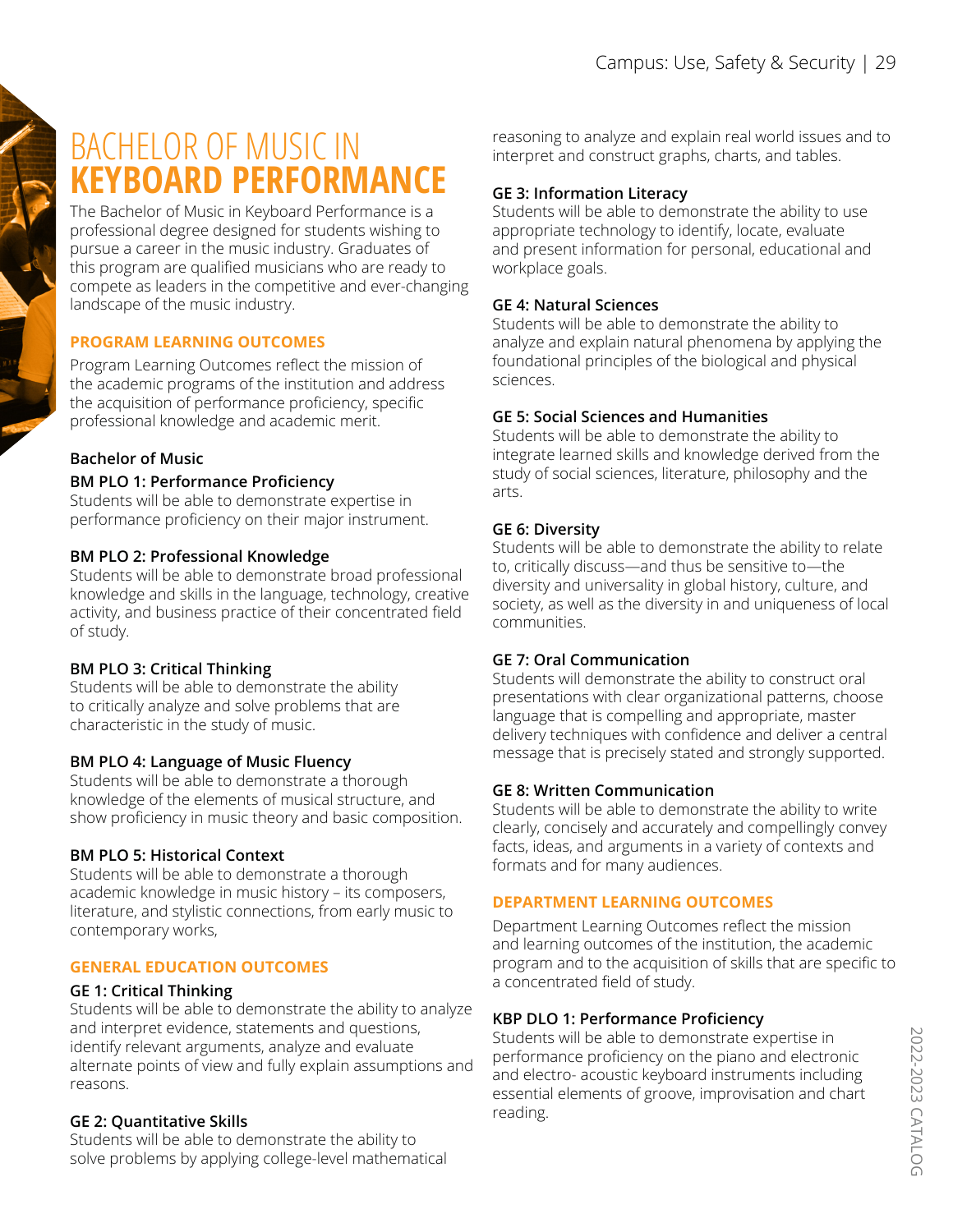#### **KBP DLO 2: Stylistic Versatility**

Students will be able to demonstrate a firm command and stylistic vocabulary of essential contemporary music styles including jazz, rock/pop, gospel, funk/r&b, latin/world, and hybrid styles in solo and ensemble settings.

#### **KBP DLO 3: Foundational Music**

Students will be able to demonstrate knowledge and proficiency in music theory, contemporary music history, and conducting.

#### **KBP DLO 4: Professional Creative Practices**

Students will be able to demonstrate competency in the professional knowledge and practice of arranging, recording studio techniques, synthesis, sound processing effects and computer technology.

#### **KBP DLO 5: Professional Business Practices**

Students will be able to demonstrate knowledge and competency in music industry business practices including marketing and promotion, characteristics of performance contracts and publishing, and entrepreneurship.

#### **KBP DLO 6: Pedagogy**

Students will be able to demonstrate knowledge and competency in applied lesson teaching techniques, rehearsal techniques and mentorship of developing musicians of various experience levels.

### **BACHELOR OF MUSIC - DEGREE PACING**

193 Credits | 12 Quarters

#### **QUARTER 1**

| <b>CODE</b>      | <b>COURSE</b>                            | <b>CREDITS</b>           |
|------------------|------------------------------------------|--------------------------|
| GE-100           | <b>English Composition</b>               | 3                        |
| <b>MUS-100</b>   | Theory/Ear Training 1                    |                          |
| <b>PROD-230</b>  | Apple Logic                              | 3                        |
| <b>MUS-1100</b>  | Keyboard Technique & Mastery 1           | 15                       |
| MUS-1102         | Live Performance & Technology 1          | 1.5                      |
| MUS-1103         | Sightreading 1                           |                          |
| MUS-1104         | Mainstage                                | 1                        |
| <b>MUS-1024P</b> | American Roots & Blues Ensemble Workshop | 2                        |
| <b>MUS-126P</b>  | Private Lesson 1                         | 2                        |
| <b>MUS-188</b>   | Required Ensemble 1                      |                          |
|                  |                                          | <b>Total Credits: 18</b> |

### **QUARTER 2**

**CREDITS**

| <b>CODE</b>      | <b>COURSE</b>                           | <b>CREDITS</b>           |
|------------------|-----------------------------------------|--------------------------|
| GE-101           | English Composition & Critical Thinking | 3                        |
| <b>MUS-102</b>   | Theory/Ear Training 2                   | $\mathcal{L}$            |
| <b>PROD-306</b>  | Ableton Live                            | 3                        |
| MUS-1110         | Keyboard Technique & Mastery 2          | 1.5                      |
| <b>MUS-1112</b>  | Live Performance & Technology 2         | 1.5                      |
| <b>MUS-1113</b>  | Sightreading 2                          | 1                        |
| <b>MUS-2020P</b> | Rock & Pop 1 Ensemble Workshop          | $\mathcal{L}$            |
| <b>MUS-127P</b>  | Private Lesson 2                        | $\mathcal{L}$            |
| <b>MUS-189</b>   | Required Ensemble 2                     | 1                        |
|                  |                                         | <b>Total Credits: 17</b> |

#### **QUARTER 3**

| <b>CODE</b>      | <b>COURSE</b>                   | <b>CREDITS</b>           |
|------------------|---------------------------------|--------------------------|
| GE-200           | Oral Communication              | 3                        |
| <b>MUS-220</b>   | Theory/Ear Training 3           | $\mathcal{L}$            |
| COMP-103         | Building Your DAW 1             | $\mathcal{L}$            |
| MUS-1120         | Keyboard Technique & Mastery 3  | 1.5                      |
| MUS-1122         | Live Performance & Technology 3 | 1.5                      |
| MUS-1123         | Sightreading & Improv 1         | 1                        |
| <b>MUS-2021P</b> | Rock & Pop 2 Ensemble Workshop  | $\mathcal{P}$            |
| <b>MUS-128P</b>  | Private Lesson 3                | 2                        |
| <b>MUS-190</b>   | Required Ensemble 3             | 1                        |
|                  |                                 | <b>Total Credits: 16</b> |

#### **QUARTER 4**

| <b>CODE</b>      | <b>COURSE</b>                        | <b>CREDITS</b>           |
|------------------|--------------------------------------|--------------------------|
| GE-111           | Health & Wellness                    | 3                        |
| <b>MUS-290</b>   | Theory/Ear Training 4                | $\mathcal{P}$            |
| <b>PROD-240</b>  | Sibelius                             | 1                        |
| <b>COMP-202</b>  | Building Your DAW 2                  | $\mathcal{P}$            |
| MUS-2100         | Keyboard Technique & Mastery 4       | 1.5                      |
| MUS-2102         | Live Performance & Technology 4      | 1.5                      |
| MUS-2103         | Sightreading & Improv 2              | 1                        |
| <b>MUS-2022P</b> | Gospel, R&B & Soul Ensemble Workshop | $\mathcal{P}$            |
| <b>MUS-225P</b>  | Private Lesson 4                     | $\mathcal{P}$            |
| MUS-288          | Required Ensemble 4                  | 1                        |
|                  |                                      | <b>Total Credits: 17</b> |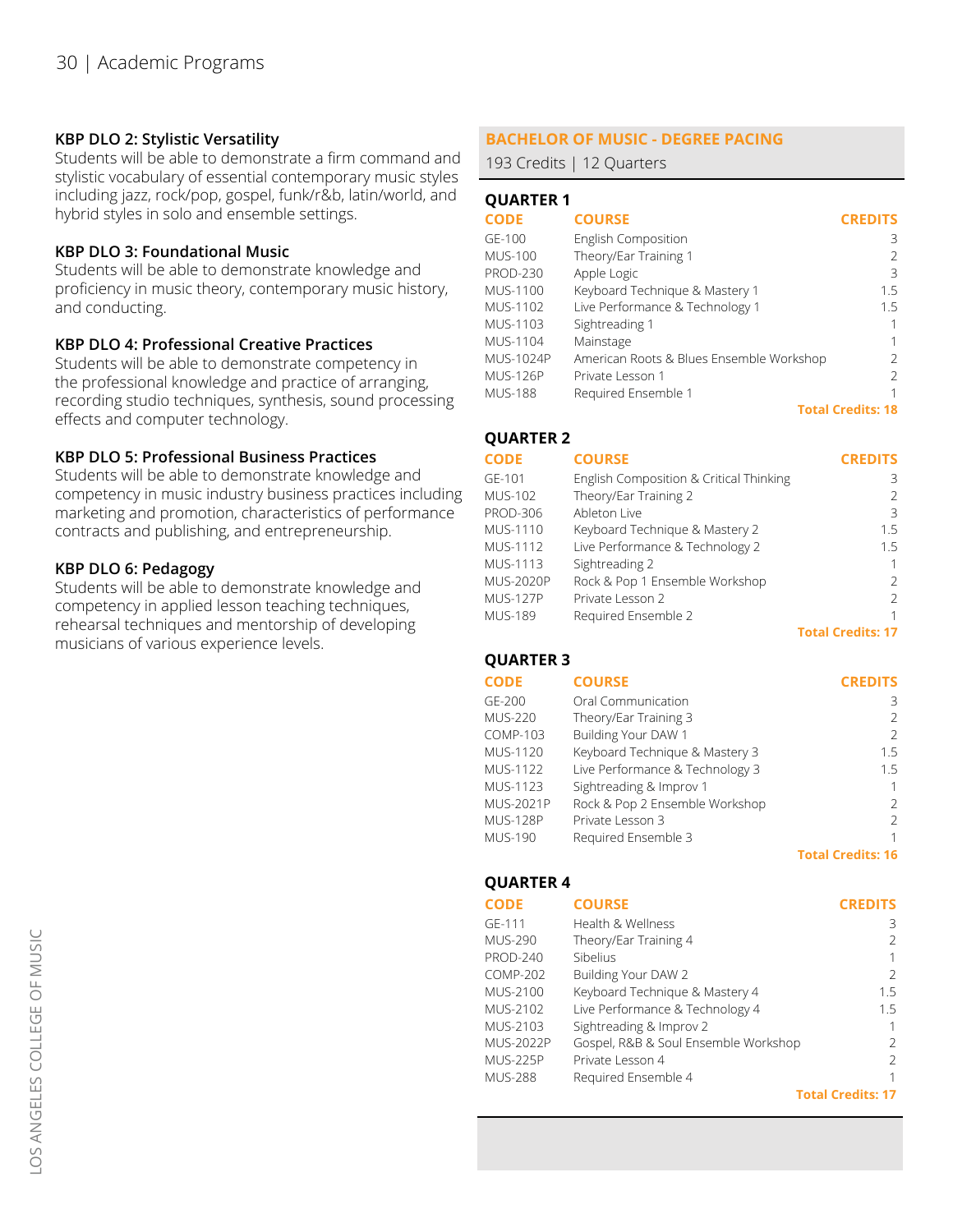| <b>QUARTER 5</b> |                                            |                          | <b>QUARTER 9</b> |                                 |                          |
|------------------|--------------------------------------------|--------------------------|------------------|---------------------------------|--------------------------|
| <b>CODE</b>      | <b>COURSE</b>                              | <b>CREDITS</b>           | <b>CODE</b>      | <b>COURSE</b>                   | <b>CREDITS</b>           |
| GE-405           | Music Appreciation                         | 3                        | GE-303           | Spanish 1                       | 3                        |
| <b>MUS-302</b>   | Music History: Middle Ages to 19th Century |                          | GE-305           | <b>Statistics</b>               | $\overline{4}$           |
| <b>PROD-107</b>  | MIDI Production 1                          |                          | <b>MUS-201</b>   | Arranging & Orchestration 3     | 2                        |
| MUS-2110         | Keyboard Technique & Mastery 5             | 1.5                      | IND-313          | Entrpreneurship                 | $\mathcal{P}$            |
| MUS-2112         | Live Performance & Technology 5            | 1.5                      | MUS-3120         | Keyboard Technique & Mastery 9  | 1.5                      |
| MUS-2113         | Hammond Organ                              |                          | MUS-3122         | Live Performance & Technology 9 | 1.5                      |
| <b>MUS-1025P</b> | Jazz 1 Ensemble Workshop                   |                          | <b>MUS-301</b>   | Junior Recital                  |                          |
| <b>MUS-226P</b>  | Private Lesson 5                           |                          | <b>MUS-311P</b>  | Private lesson 9                | $\mathcal{P}$            |
| <b>MUS-289</b>   | Required Ensemble 5                        |                          | <b>MUS-389</b>   | Elective Ensemble 2             |                          |
|                  |                                            | <b>Total Credits: 16</b> |                  |                                 | <b>Total Credits: 18</b> |

#### **QUARTER 6**

| <b>CODE</b>     | <b>COURSE</b>                                    | <b>CREDITS</b>           | <b>QUARTER 10</b> |                                  |                |
|-----------------|--------------------------------------------------|--------------------------|-------------------|----------------------------------|----------------|
| GE-202          | United States History 1890-1954                  | 3                        | <b>CODE</b>       | <b>COURSE</b>                    | <b>CREDITS</b> |
| <b>MUS-303</b>  | Music History: 19th Century - 20th Century Music |                          | GF-306            | Physics for Musicians            | 3              |
| <b>IND-100</b>  | Industry Studies 1                               | $\mathbf{2}$             | $GF-410$          | Music and Society                | 3              |
| MUS-2120        | Keyboard Technique & Mastery 6                   | 1.5                      | <b>MUS-416</b>    | Conducting                       | 1.             |
| MUS-2122        | Live Performance & Technology 6                  | 1.5                      | $IND - 113$       | Music Publishing 1               | $\mathcal{P}$  |
| MUS-1026P       | Jazz 2 Ensemble Workshop                         |                          | <b>MUS-4100</b>   | Keyboard Technique & Mastery 10  | 1.5            |
| <b>MUS-227P</b> | Private Lesson 6                                 |                          | MUS-4102          | Live Performance & Technology 10 | 1.5            |
|                 |                                                  | <b>Total Credits: 14</b> | <b>MUS-405P</b>   | Private Lesson 10                | $\mathcal{P}$  |
|                 |                                                  |                          | <b>MUS-425</b>    | Performance Ensemble 1           |                |

# **QUARTER 7**

| <b>CODE</b>         | <b>COURSE</b>                                                 | <b>CREDITS</b>           |                   |                                  |                          |
|---------------------|---------------------------------------------------------------|--------------------------|-------------------|----------------------------------|--------------------------|
| GE-301              | Music Cultures of the World                                   |                          |                   |                                  |                          |
| <b>MUS-327</b>      | Music History: America's Popular Music                        |                          | <b>QUARTER 11</b> |                                  |                          |
| <b>MUS-104</b>      | Arranging & Orchestration 1                                   |                          | <b>CODE</b>       | <b>COURSE</b>                    | <b>CREDITS</b>           |
| IND-102<br>MUS-3100 | Music Marketing Foundations<br>Keyboard Technique & Mastery 7 |                          | GE-401            | Sociology                        | 3                        |
| MUS-3102            | Live Performance & Technology 7                               |                          | GE-402            | Political Science                | 3                        |
| MUS-3103            | Virtual Keyboards 1                                           |                          | ELE-104           | Internship Prep                  |                          |
| <b>MUS-3018P</b>    | Funk, Hip Hop and Modern R&B Ensemble                         |                          | MUS-4110          | Keyboard Technique & Mastery 11  | 1.5                      |
|                     | Workshop                                                      |                          | MUS-4112          | Live Performance & Technology 11 | 1.5                      |
| <b>MUS-309P</b>     | Private lesson 7                                              |                          | <b>MUS-406P</b>   | Private lesson 11                | $\mathcal{L}$            |
|                     |                                                               | <b>Total Credits: 17</b> | <b>MUS-426</b>    | Performance Ensemble 2           | $\mathcal{L}$            |
|                     |                                                               |                          |                   |                                  | <b>Total Credits: 14</b> |

# **QUARTER 8**

| <b>CODE</b>    | <b>COURSE</b>                        | <b>CREDITS</b>           |                   |                   |                          |
|----------------|--------------------------------------|--------------------------|-------------------|-------------------|--------------------------|
| GE-302         | Philosophy                           |                          | <b>QUARTER 12</b> |                   |                          |
| <b>MUS-200</b> | Arranging & Orchestration 2          |                          | 2 CODE            | <b>COURSE</b>     | <b>CREDITS</b>           |
| <b>IND-312</b> | Endorsement & Strategic Partnerships |                          | GE-403            | Psychology        | 3                        |
| MUS-3110       | Keyboard Technique & Mastery 8       | 1.5                      | GE-406            | Physiology        | 3                        |
| MUS-3112       | Live Performance & Technology 8      | 1.5                      | <b>IND-414</b>    | Internship        | $\mathcal{L}$            |
| MUS-3113       | Virtual Keyboards 2                  |                          | <b>MUS-402</b>    | Senior Recital    |                          |
| MUS-3019P      | World Music 1 Ensemble Workshop      |                          | <b>MUS-407P</b>   | Private Lesson 12 | $\mathcal{P}$            |
| MUS-310P       | Private Lesson 8                     |                          | <b>MUS-424</b>    | Piano Pedagogy    |                          |
| <b>MUS-388</b> | Elective Ensemble 1                  |                          | MUS-4140          | Elective Course   |                          |
|                |                                      | <b>Total Credits: 16</b> |                   |                   | <b>Total Credits: 14</b> |

**Total Credits: 16**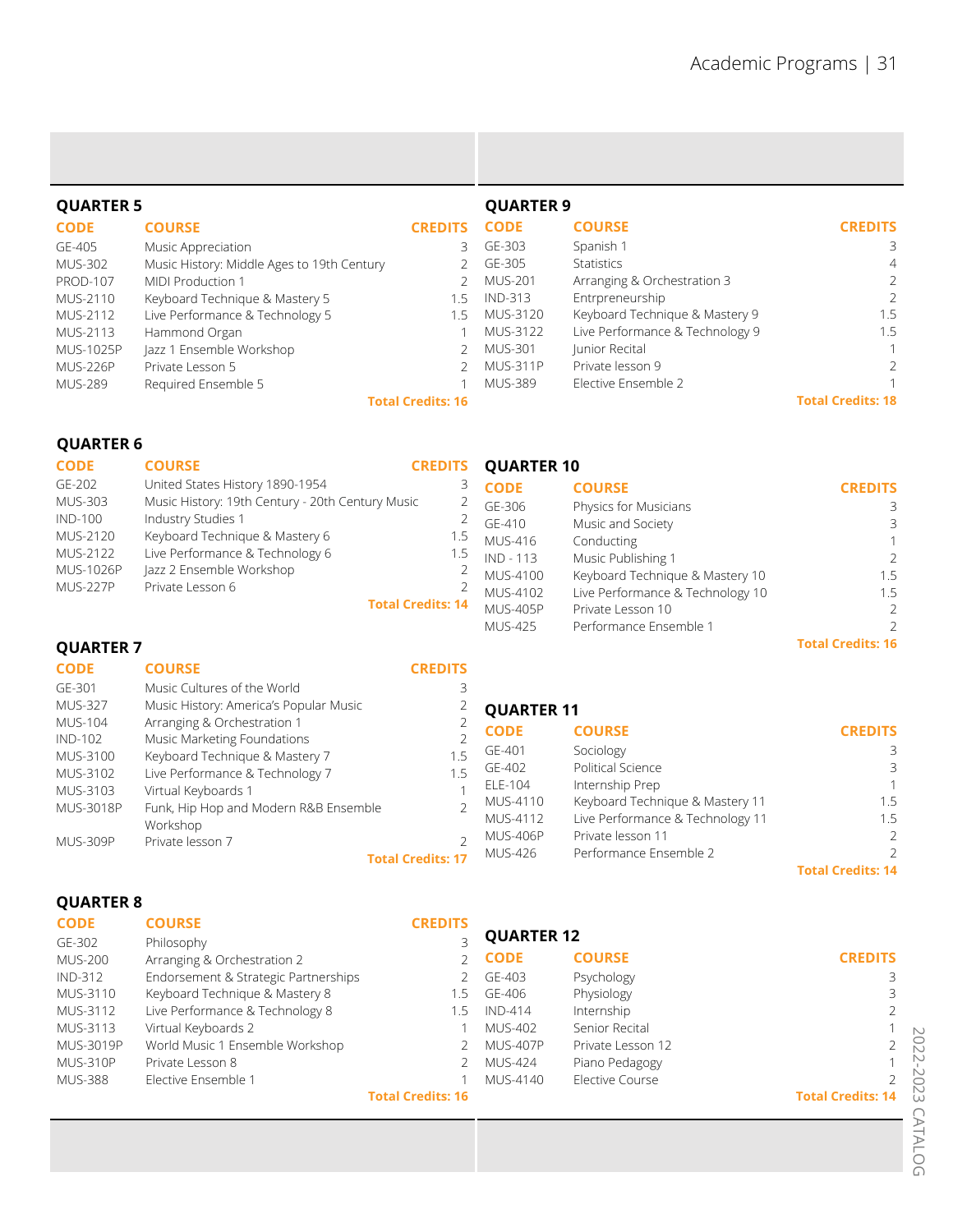#### **Required Equipment & Technology Keyboard Performance**

Computer

- Required minimum: MacBook Pro (iOS 10.14.6 or later)
	- *Estimated cost: \$599.00 used, \$1299.00 new*
- Required minimum: 1TB external storage - Estimated cost: *\$45.00 (1TB), \$170.00 (1TB ssd), \$299.00 (2TB ssd)*
- Software
	- Required minimum: Sibelius
	- *Estimated cost: \$9.99/month (education pricing)*
	- Required minimum: Logic Pro X
- *Estimated cost: \$199.00 (education buncle, 5 months)* USB Audio Interface
	- Required minimum: Single iutput interface (Focusrite Scarlett solo)
		- *Estimated cost: \$109.99*
	- Double input interface (Focusrite Scarlett 2i2 or MOTU M2) *(optional)*
	- *Estimated cost: \$159.99*
- MIDI Keyboard
	- Required minimum: 61 keys and sustain pedal (76 keys preferred)
- *Estimated cost: \$177.00 (61 keys), \$269 (76 keys)* Headphones
- Required minimum: Wired, over ear (AKG K240 or comparable)
	- *Estimated cost: \$69.00 (AKG K240)*
- Microphone
	- Required minimum: Shure SM58 (or comparable)
	- *Estimated cost: \$99.00*
	- Required minimum: Mic Stand *- Estimated cost: \$25.00*
	- Required minimum: XLR Cable *- Estimated cost: \$19.00+*
	- Required minimum: Pop Filter
	- *Estimated cost: \$13.00 \$35.00*

Instruments

- Required minimum: 88 keys, semi-weighted MIDI Keyboard
	- *Estimated cost: \$229.00 (M-Audio) \$999 (Roland A-88)*

**Other** 

- Required minimum: Printer
- *Estimated cost: \$44.00+*
- Required minimum: Thumb drive for back up (at least 32GB)
- *Estimated cost: \$5.00 (32GB) \$18.00 (128GB)*
- Required minimum: Staff paper, pen, pecil, eraser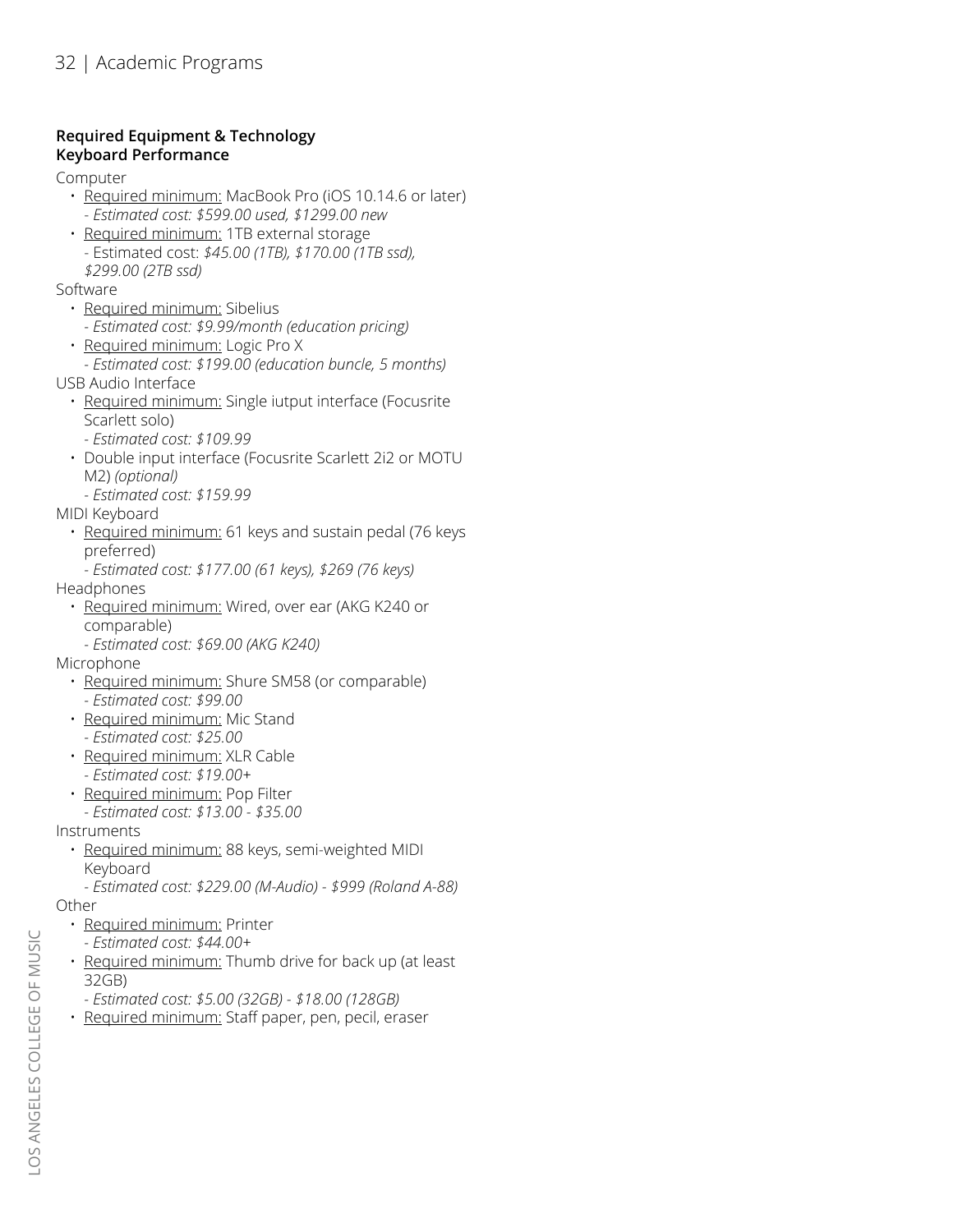# ASSOCIATE OF ARTS IN **KEYBOARD PERFORMANCE**

The Associate of Arts in Keyboard Performance is a professional degree designed for students wishing to pursue a career in the music industry. Graduates of this program are qualified musicians who are ready to compete as leaders in the competitive and ever-changing landscape of the music industry.

### **PROGRAM LEARNING OUTCOMES**

Program Learning Outcomes reflect the mission of the academic programs of the institution and address the acquisition of performance proficiency, specific professional knowledge and academic merit.

# **Associate of Arts**

### **AA PLO 1: Performance Proficiency**

Students will be able to demonstrate a suitable level of performance proficiency on their major instrument.

# **AA PLO 2: Professional Knowledge**

Students will be able to demonstrate a general professional knowledge and skills in the language, technology, creative activity, and business practice of their concentrated field of study.

### **AA PLO 3: Critical Thinking**

Students will be able to demonstrate the ability to critically analyze and solve problems that are characteristic in the study of music.

### **AA PLO 4: Language of Music Fluency**

Students will be able to demonstrate knowledge of the elements of musical structure, and show foundational proficiency in music theory and basic composition.

# **AA PLO 5: Historical Context**

Students will be able to demonstrate academic knowledge in popular music history – its composers, literature, and stylistic connections, from the invention of music genres to their contemporary expansions.

# **DEPARTMENT LEARNING OUTCOMES**

Department Learning Outcomes reflect the mission and learning outcomes of the institution, the academic program and to the acquisition of skills that are specific to a concentrated field of study.

# **KBP DLO 1: Performance Proficiency**

Students will be able to demonstrate expertise in performance proficiency on the piano and electronic and electro- acoustic keyboard instruments including essential elements of groove, improvisation and chart reading.

### **KBP DLO 2: Stylistic Versatility**

Students will be able to demonstrate a firm command and stylistic vocabulary of essential contemporary music styles including jazz, rock/pop, gospel, funk/r&b, latin/ world, and hybrid styles in solo and ensemble settings.

#### **KBP DLO 3: Foundational Music**

Students will be able to demonstrate knowledge and proficiency in music theory, contemporary music history, and conducting.

# **KBP DLO 4: Professional Creative Practices**

Students will be able to demonstrate competency in the professional knowledge and practice of arranging, recording studio techniques, synthesis, sound processing effects and computer technology.

# **KBP DLO 5: Professional Business Practices**

Students will be able to demonstrate knowledge and competency in music industry business practices including marketing and promotion, characteristics of performance contracts and publishing, and entrepreneurship.

# **KBP DLO 6: Pedagogy**

Students will be able to demonstrate knowledge and competency in applied lesson teaching techniques, rehearsal techniques and mentorship of developing musicians of various experience levels.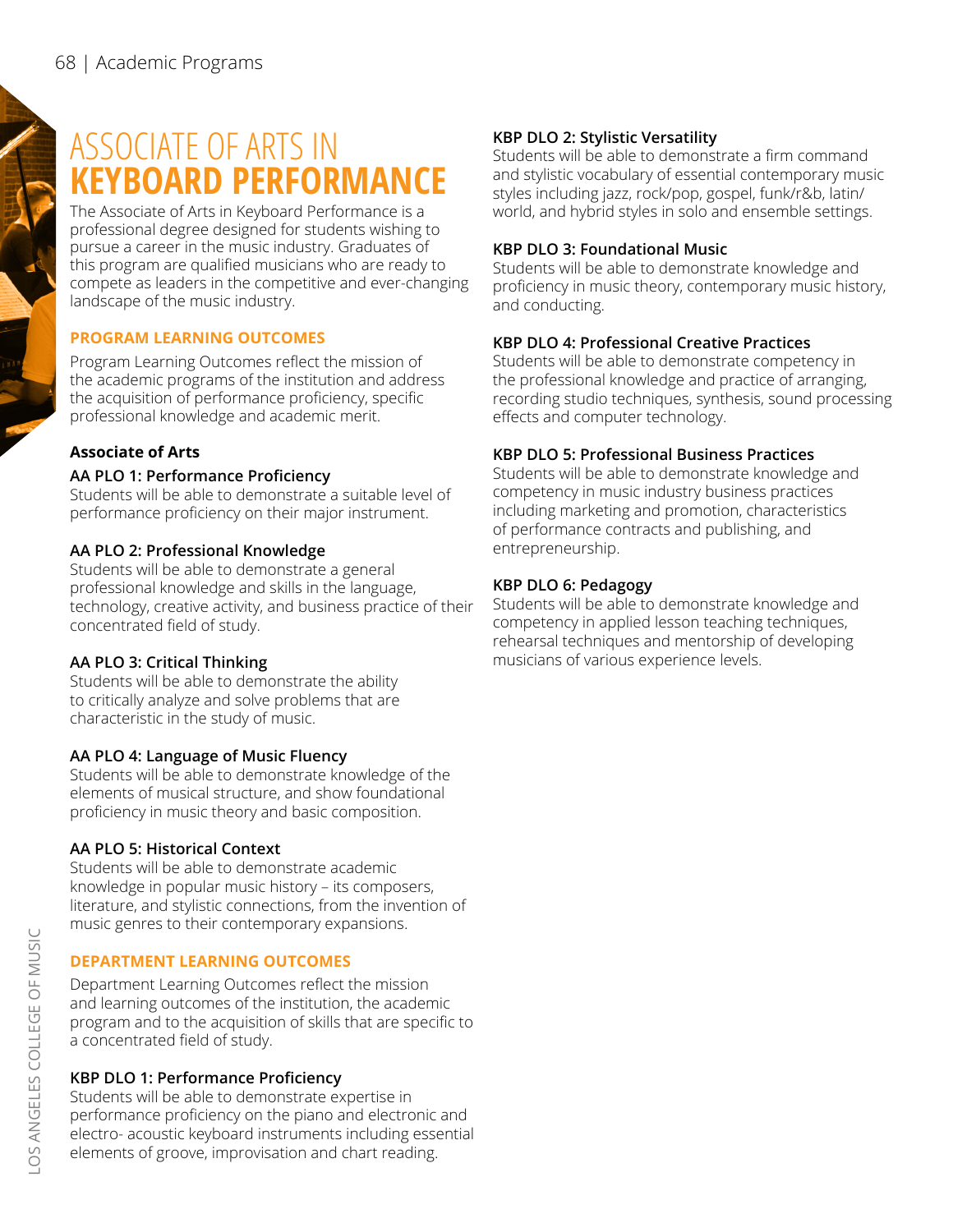#### **ASSOCIATE OF ARTS - DEGREE PACING**

90 Credits

| <b>QUARTER 1</b> |                                          |                          | <b>QUARTER 5</b> |                                 |                          |
|------------------|------------------------------------------|--------------------------|------------------|---------------------------------|--------------------------|
| <b>CODE</b>      | <b>COURSE</b>                            | <b>CREDITS</b>           | <b>CODE</b>      | <b>COURSE</b>                   | <b>CREDITS</b>           |
| <b>MUS-100</b>   | Theory/Ear Training 1                    |                          | MUS-104          | Arranging & Orchestration 1     | $\overline{2}$           |
| <b>PROD-230</b>  | Apple Logic                              | 3                        | <b>PROD-107</b>  | MIDI Production 1               | $\mathcal{P}$            |
| <b>MUS-1100</b>  | Keyboard Technique & Mastery 1           | 1.5                      | <b>IND-313</b>   | Entrpreneurship                 | $\mathcal{P}$            |
| MUS-1102         | Live Performance & Technology 1          | 1.5                      | MUS-2110         | Keyboard Technique & Mastery 5  | 1.5                      |
| MUS-1103         | Sightreading 1                           |                          | MUS-2112         | Live Performance & Technology 5 | 1.5                      |
| MUS-1104         | Mainstage                                |                          | MUS-2113         | Hammond Organ                   |                          |
| MUS-1024P        | American Roots & Blues Ensemble Workshop |                          | MUS-1025P        | Jazz 1 Ensemble Workshop        |                          |
| <b>MUS-126P</b>  | Private Lesson 1                         |                          | MUS-226P         | Private Lesson 5                | $\mathcal{P}$            |
| <b>MUS-188</b>   | Required Ensemble 1                      |                          | MUS-289          | Required Ensemble 5             |                          |
|                  |                                          | <b>Total Credits: 15</b> |                  |                                 | <b>Total Credits: 15</b> |
| <b>QUARTER 2</b> |                                          |                          | <b>OUARTER 6</b> |                                 |                          |

2

2 2 1

**QUARTER 6**

#### **CODE** MUS-302 MUS-102 PROD-306 MUS-1110 MUS-1112 MUS-1113 MUS-2020P MUS-127P MUS-189 **CREDITS** 2 3 1.5 1.5 1 **Total Credits: 16 COURSE** Music History: Middle Ages to 19th Century Theory/Ear Training 2 Ableton Live Keyboard Technique & Mastery 2 Live Performance & Technology 2 Sightreading 2 Rock & Pop 1 Ensemble Workshop Private Lesson 2 Required Ensemble 2

#### **QUARTER 3**

| <b>CODE</b>      | <b>COURSE</b>                              | <b>CREDITS</b>           |
|------------------|--------------------------------------------|--------------------------|
| <b>MUS-303</b>   | Music History: 19th Century - 20th Century | $\mathcal{L}$            |
| <b>MUS-220</b>   | Theory/Ear Training 3                      | $\mathcal{P}$            |
| <b>COMP-103</b>  | Building Your DAW 1                        | $\mathcal{L}$            |
| <b>MUS-1120</b>  | Keyboard Technique & Mastery 3             | 1.5                      |
| <b>MUS-1122</b>  | Live Performance & Technology 3            | 1.5                      |
| MUS-1123         | Sightreading & Improv 1                    | 1                        |
| <b>MUS-2021P</b> | Rock & Pop 2 Ensemble Workshop             | $\mathcal{P}$            |
| <b>MUS-128P</b>  | Private Lesson 3                           | $\mathcal{P}$            |
| <b>MUS-190</b>   | Required Ensemble 3                        | 1                        |
|                  |                                            | <b>Total Credits: 15</b> |

#### **QUARTER 4**

| .,<br>٠ |  |
|---------|--|
|         |  |

| <b>CODE</b>     | <b>COURSE</b>                          | <b>CREDITS</b>           |
|-----------------|----------------------------------------|--------------------------|
| <b>MUS-327</b>  | Music History: America's Popular Music |                          |
| <b>PROD-240</b> | Sibelius                               |                          |
| COMP-202        | Building Your DAW 2                    | $\mathcal{L}$            |
| MUS-2100        | Keyboard Technique & Mastery 4         | 15                       |
| MUS-2102        | Live Performance & Technology 4        | 15                       |
| MUS-2103        | Sightreading & Improv 2                |                          |
| MUS-2022P       | Gospel, R&B & Soul Ensemble Workshop   |                          |
| <b>MUS-225P</b> | Private Lesson 4                       |                          |
| <b>MUS-288</b>  | Required Ensemble 4                    |                          |
| <b>MUS-290</b>  | Theory/Ear Training 4                  |                          |
|                 |                                        | <b>Total Credits: 16</b> |

**CODE** MUS-200 IND-100 MUS-2120 Keyboard Technique & Mastery 6 MUS-2122 MUS-1026P Jazz 2 Ensemble Workshop MUS-227P MUS-388 MUS-291 **CREDITS** 2 2 1.5 1.5 2 2 1 1 **Total Credits: 13 COURSE** Arranging & Orchestration 2 Music Industry Studies 1 Live Performance & Technology 6 Private Lesson 6 Elective Ensemble 1 AA Recital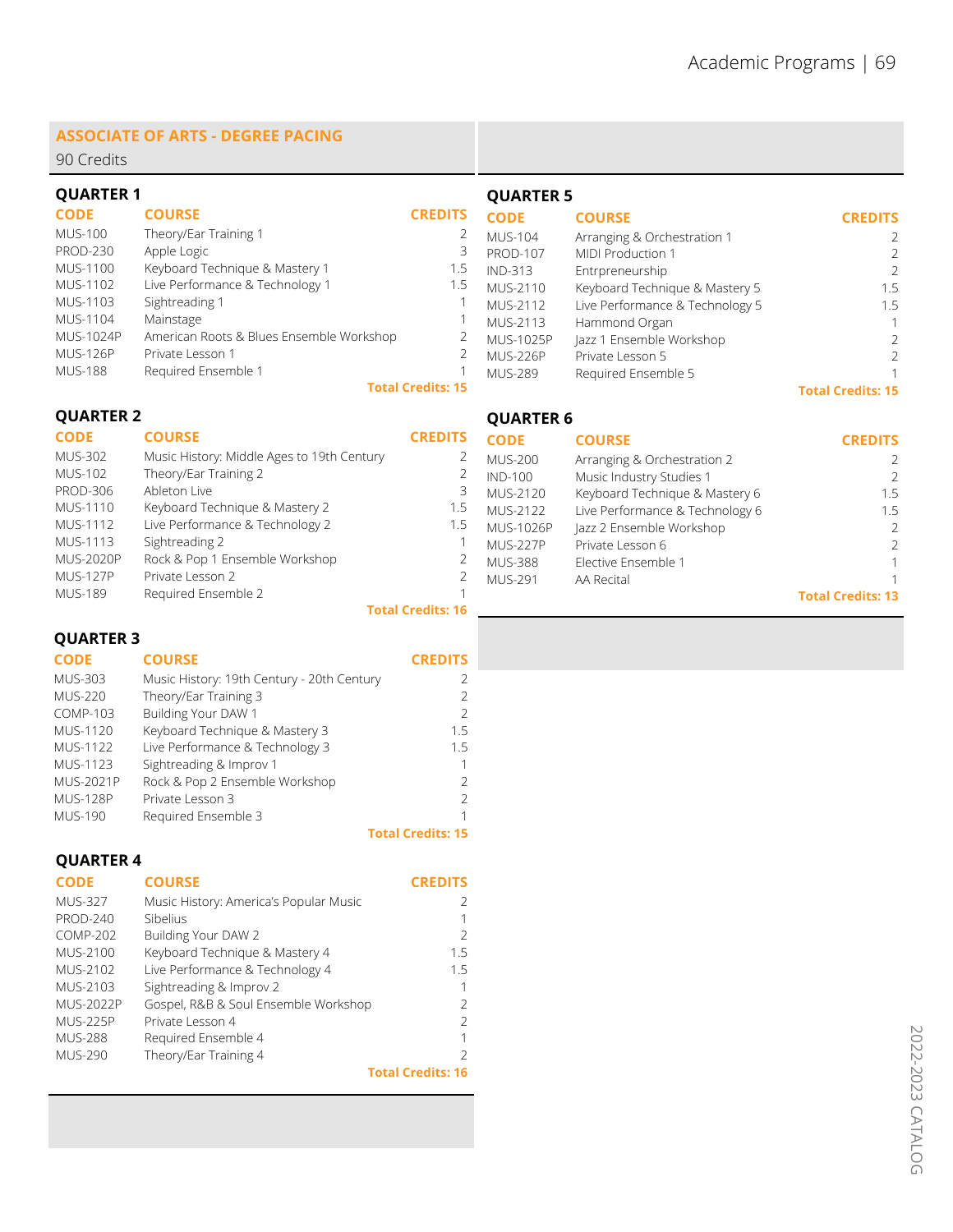#### **Required Equipment & Technology Keyboard Performance**

Computer

- Required minimum: MacBook Pro (iOS 10.14.6 or later)
	- *Estimated cost: \$599.00 used, \$1299.00 new*
- Required minimum: 1TB external storage - Estimated cost: *\$45.00 (1TB), \$170.00 (1TB ssd), \$299.00 (2TB ssd)*
- Software
	- Required minimum: Sibelius
		- *Estimated cost: \$9.99/month (education pricing)*
	- Required minimum: Logic Pro X
- *Estimated cost: \$199.00 (education buncle, 5 months)* USB Audio Interface
	- Required minimum: Single iutput interface (Focusrite Scarlett solo)
		- *Estimated cost: \$109.99*
	- Double input interface (Focusrite Scarlett 2i2 or MOTU M2) *(optional)*
	- *Estimated cost: \$159.99*
- MIDI Keyboard
	- Required minimum: 61 keys and sustain pedal (76 keys preferred)
- *Estimated cost: \$177.00 (61 keys), \$269 (76 keys)* Headphones
- Required minimum: Wired, over ear (AKG K240 or comparable)
	- *Estimated cost: \$69.00 (AKG K240)*
- Microphone
	- Required minimum: Shure SM58 (or comparable) *- Estimated cost: \$99.00*
	- Required minimum: Mic Stand
	- *Estimated cost: \$25.00* • Required minimum: XLR Cable
	- *Estimated cost: \$19.00+*
	- Required minimum: Pop Filter
	- *Estimated cost: \$13.00 \$35.00*

Instruments

- Required minimum: 88 keys, semi-weighted MIDI Keyboard
	- *Estimated cost: \$229.00 (M-Audio) \$999 (Roland A-88)*

Other

- Required minimum: Printer
- *Estimated cost: \$44.00+*
- Required minimum: Thumb drive for back up (at least 32GB)
- *Estimated cost: \$5.00 (32GB) \$18.00 (128GB)*
- Required minimum: Staff paper, pen, pecil, eraser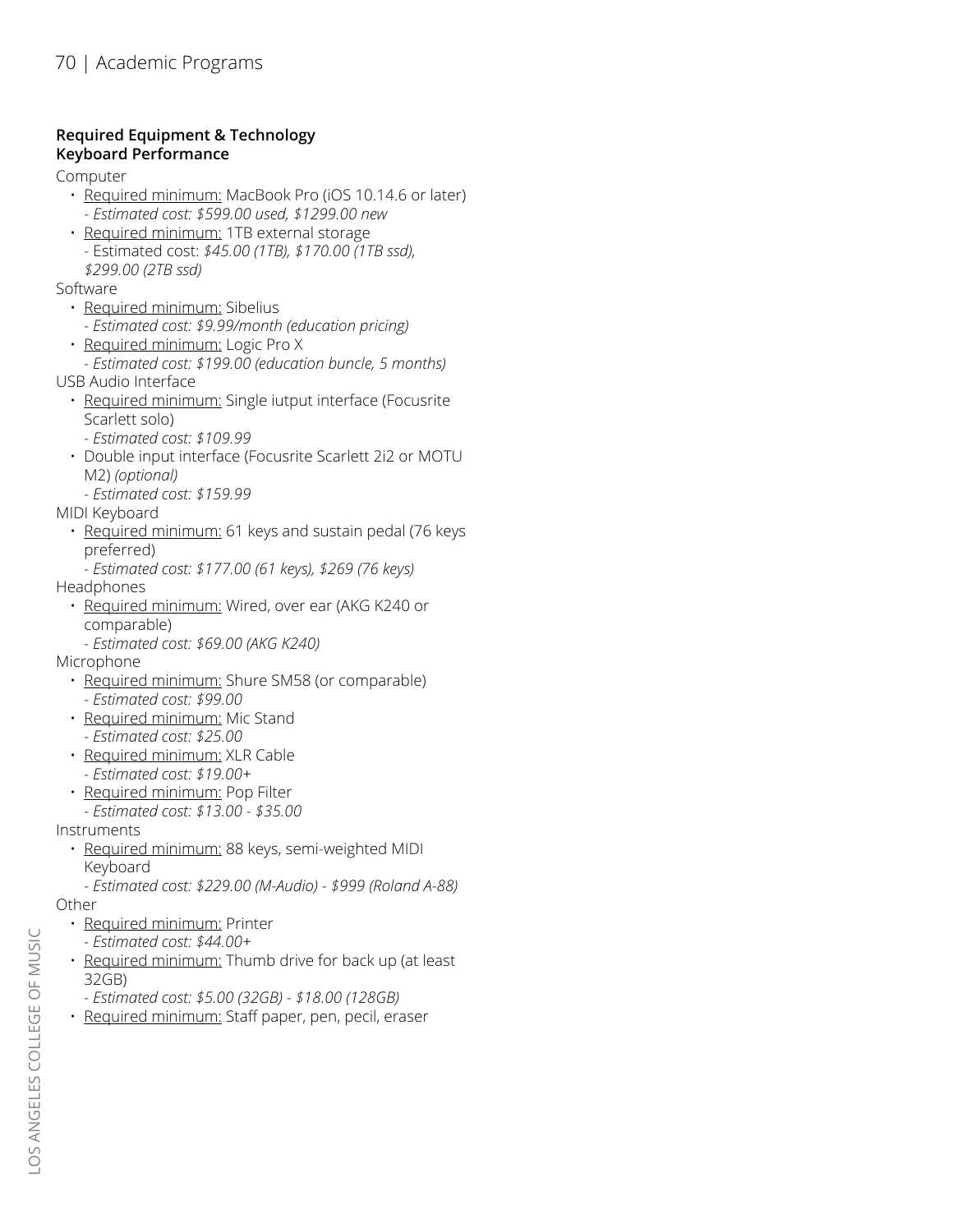# DIPLOMA IN **KEYBOARD PERFORMANCE**

The Diploma in Keyboard Performance is a professional degree designed for students wishing to pursue a career in the music industry. Graduates of this program are qualified musicians who are ready to compete as leaders in the competitive and ever-changing landscape of the music industry.

### **PROGRAM LEARNING OUTCOMES**

Program Learning Outcomes reflect the mission of the academic programs of the institution and address the acquisition of performance proficiency, specific professional knowledge and academic merit.

#### **Diploma**

#### **DP PLO 1: Performance Proficiency**

Students will be able to demonstrate a suitable level of performance proficiency on their major instrument.

#### **DP PLO 2: Professional Knowledge**

Students will be able to demonstrate a general professional knowledge and skills in the language, technology, creative activity, and business practice of their concentrated field of study.

#### **DP PLO 3: Critical Thinking**

Students will be able to demonstrate the ability to critically analyze and solve problems that are characteristic in the study of music.

#### **DP PLO 4: Language of Music Fluency**

Students will be able to demonstrate knowledge of the elements of musical structure, and show foundational proficiency in music theory and basic composition.

#### **DP PLO 5: Historical Context**

Students will be able to demonstrate academic knowledge in popular music history – its composers, literature, and stylistic connections, from the invention of music genres to their contemporary expansions.

#### **DEPARTMENT LEARNING OUTCOMES**

Department Learning Outcomes reflect the mission and learning outcomes of the institution, the academic program and to the acquisition of skills that are specific to a concentrated field of study.

#### **KBP DLO 1: Performance Proficiency**

Students will be able to demonstrate expertise in performance proficiency on the piano and electronic and electro- acoustic keyboard instruments including essential elements of groove, improvisation and chart reading.

#### **KBP DLO 2: Stylistic Versatility**

Students will be able to demonstrate a firm command and stylistic vocabulary of essential contemporary music styles including jazz, rock/pop, gospel, funk/r&b, latin/ world, and hybrid styles in solo and ensemble settings.

# **KBP DLO 3: Foundational Music**

Students will be able to demonstrate knowledge and proficiency in music theory, contemporary music history, and conducting.

# **KBP DLO 4: Professional Creative Practices**

Students will be able to demonstrate competency in the professional knowledge and practice of arranging, recording studio techniques, synthesis, sound processing effects and computer technology.

# **KBP DLO 5: Professional Business Practices**

Students will be able to demonstrate knowledge and competency in music industry business practices including marketing and promotion, characteristics of performance contracts and publishing, and entrepreneurship.

#### **KBP DLO 6: Pedagogy**

Students will be able to demonstrate knowledge and competency in applied lesson teaching techniques, rehearsal techniques and mentorship of developing musicians of various experience levels.